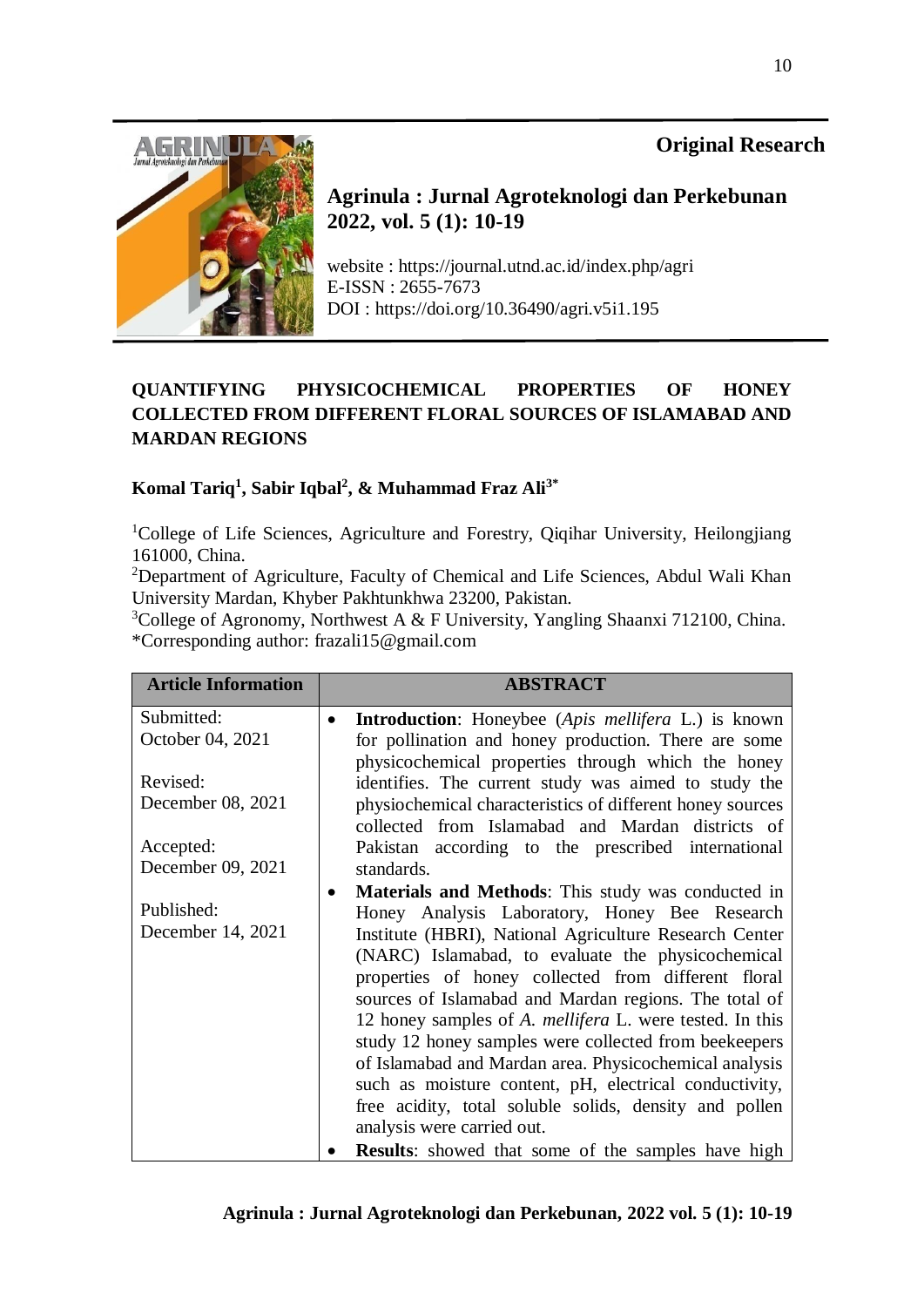| value for moisture, pH and electrical conductivity while                |  |  |  |
|-------------------------------------------------------------------------|--|--|--|
| the other parameters were in normal range. Results of the               |  |  |  |
| physicochemical properties show the following range of                  |  |  |  |
| values for moisture content $(1.36-1.55\%)$ , pH $(3.72-$               |  |  |  |
| 6.61), EC $(0.1-1.1)$ , acidity $(10-30 \text{ meg/kg})$ , total sugars |  |  |  |
| $(76.2 - 78.8\%)$ , density $(1.23 - 1.46 \text{ kg/l})$ , and pollen   |  |  |  |
| analysis showed multiple floral samples.                                |  |  |  |
| <b>Keywords:</b> floral sources; honey samples; physicochemical         |  |  |  |
| properties                                                              |  |  |  |

#### **INTRODUCTION**

Honey is a delightful sticky sweetener made naturally by bees for their own food from the flower's secretion or nectar (Howes, 2013). It is used as sweeteners and flavoring agents in both alcoholic and non-alcoholic drinks and in confectionaries (Miele et al., 2017). Beekeeping is the practice which is adapted to protect bee colonies (Decourtye et al., 2019) and it is also considered as an important agricultural activity for getting honey and earning a lot of revenue from it (Mohammed et al., 2017). In the genre *Apis*, the majority bees are honey bees and honey bees are known for honey production, pollens, bee venom, wax, propolis and other goods. Besides honey, bees wax, pollen and royal jelly are used in medicines, foodstuffs and other goods (Kampmeier & Irwin, 2009). Honey bees have medical and nutritional benefits and they are also responsible for economic importance for the pollination of agricultural crops (Payne & Van Itterbeeck, 2017). More than 90% of food crops depend heavily on the pollination services of honeybees. There are four species of honeybee which are present in Pakistan, from which two are wild *A. dorsata* and *A. florea* and two are domesticated *A. cerana* and *A. mellifera*. *A. mellifera* L. (Noor et al., 2009). Geographical and environmental factors are the key components which affects quality and composition honey (Pohl et al., 2012). The quality and properties of honey are associated and linked to maturity of honey bee, producing methods, climatic conditions, processing and storage conditions as well as nectar sources of the honey (Guler et al., 2007). Global climate change is disturbing the quality of honey throughout the globe.

Honey is usually evaluated through physicochemical properties of its constituents. Physicochemical parameters like moisture, acidity, pH, hydroxymethylfurfural (HMF) content, color, sugar composition and specific conductivity of the natural honey are precisely defined and each characteristic is known to represent quality indicators and is reported by many scientist (Kahraman et al., 2010; Ndife et al., 2014; Gobessa et al., 2012; Sajid et al., 2020; Kumar et al., 2018). Honey is also well known natural cheaper source of essential inorganic elements for consumers which are required for body metabolism (Al-Waili, 2003). Honey quality has a great impact on texture, flavor, granulation, shelf life and nutritional quality of honey. The current study was aimed to study the physiochemical characteristics of different honey sources collected from Islamabad and Mardan districts of Pakistan according to the prescribed international standards.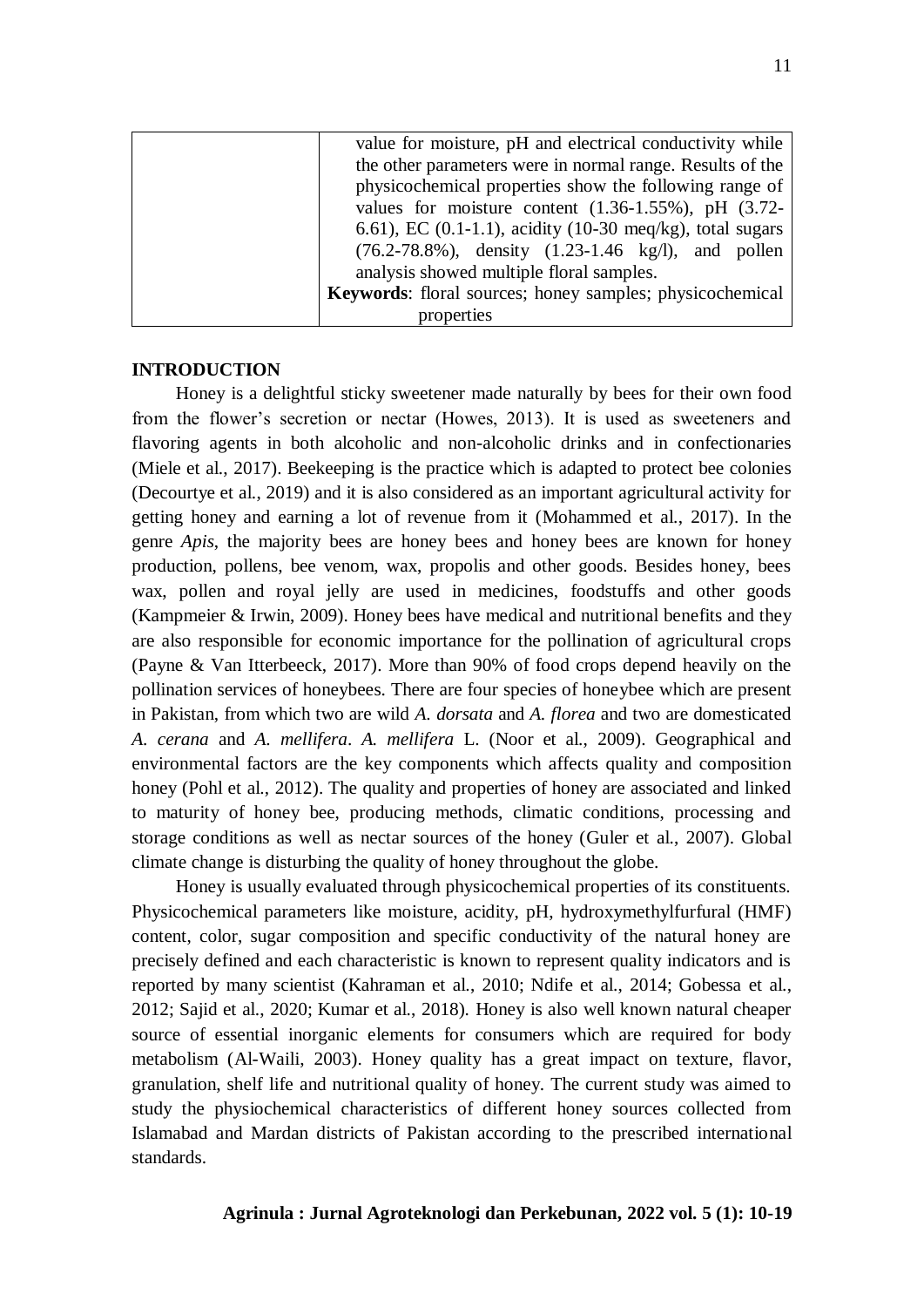# **MATERIALS AND METHODS Collection of Honey Samples**

A total of twelve honey samples were collected from beekeepers from the different locations of Islamabad and Mardan during the March-April, 2020. Honey samples were stored in sealed plastic jars followed by labeling and dating and kept at the room temperature  $\pm 29^{\circ}$ C till completion of analysis. All these honey samples were classified on the basis of their dominant botanical and geographical origin.

#### **Physicochemical Analysis of Honey**

The study was completed in the Honey Analysis Laboratory of HBRI, NARC, Islamabad. A total of 12 honey samples of honeybee *A. mellifera* L. were examined in this study. Physiochemical examination of honey samples such as moisture content (%), pH, electrical conductivity (mS/cm), free acidity (meq/kg), total soluble solids (%), density (Baume) and pollen analysis was carried out by the international honey commission (Bogdanov et al., 1999).

## **Determination of Moisture Content**

Moisture of honey must meet international standard  $(21 \text{ g}/100 \text{g})$  and is the great cause of honey fermentation throughout the world. The moisture content influences some important characteristics of honey, such as viscosity and brix. Refractometer were used for the purpose of finding the moisture of honey. One drop of honey was taken on the glass surface of refractometer. The sample was covered on the surface of the prism evenly; after two minutes the reading of refractive index was recorded from the lens with the help of eyes.

### **Determination of pH**

pH is another important parameter during extraction and the conservation of honey. It increases the quality, constancy and shelf life of honey (Terrab et al., 2002). pH of 12 honey samples was calculated by pH meter. The pH meter was standardized with standard buffer solution of pH 4 and 7.10 gram of honey sample was taken and liquefy in 75 ml distilled water in beaker of 250 ml. Solution was stirred and pH electrode was immersed in it, when meter got stable, pH was recorded directly from meter.

### **Determination of Density**

The density was recorded relationship of weight to volume ratio. 1 ml of sample was poured into 5 ml cylinder with the help of a dropper. Weight was measured with laboratory electric balance. Following equation was used for density calculation (Bettelheim & Landsberg, 2012):

> $\left[$ (Mass of honey + cylinder) - (mass of cylinder)  $\left[$ Volume of honey (Mass of honey + cylinder) -(mass of cylinder) Density  $=$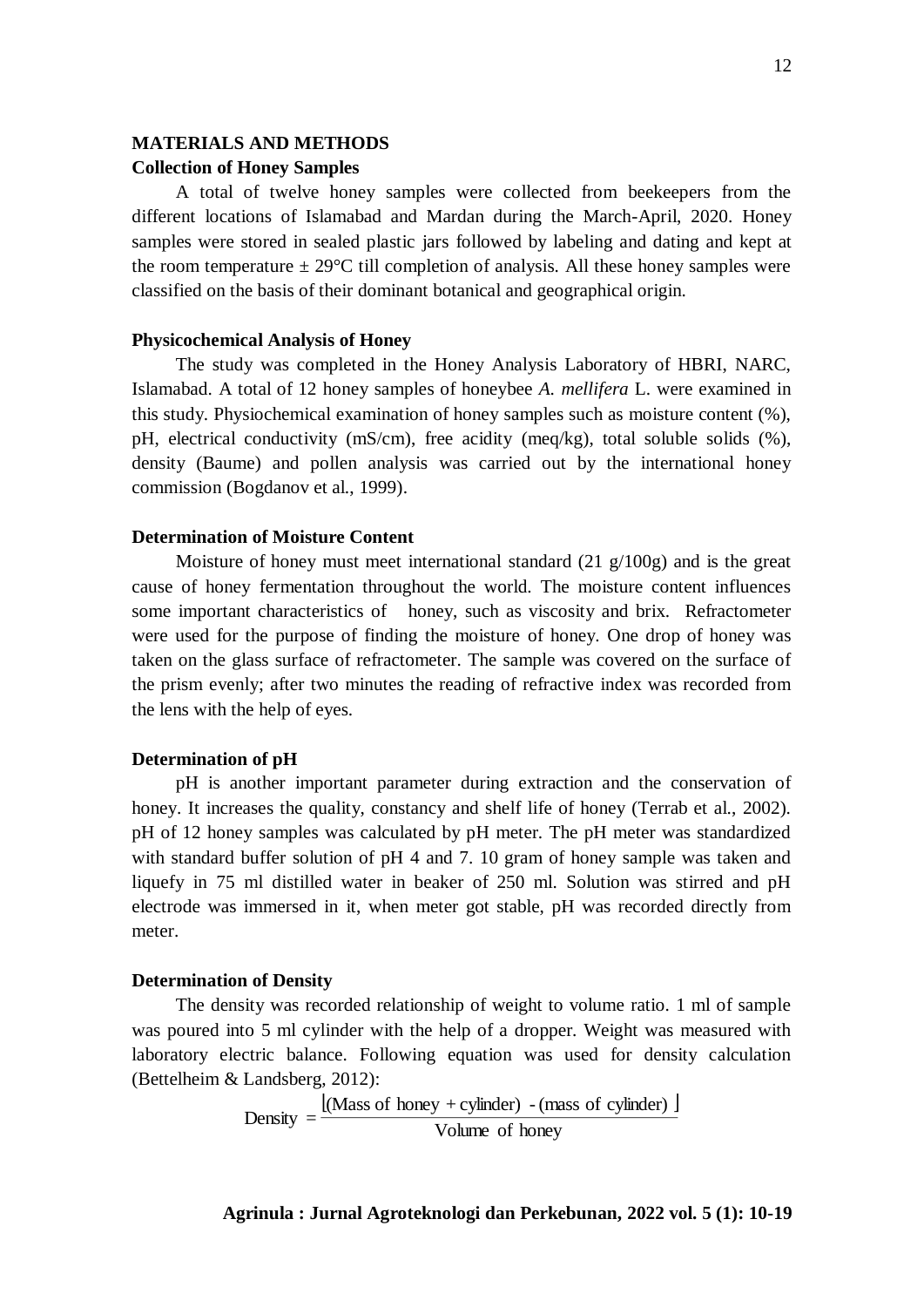### **Acidity Determination**

Honey (10 g) was weighed with the help of digital analytical balance and dissolved into 75 ml distilled water. Phenolphthalein 1% was used as an indicator. In solution about 4-5 phenolphthalein drops were putted. Then measured beside the solution of 0.1 M NaOH with burette. The titration was carried out till the solution turns to pink from colorless. The acidity was determined by using formula:

Percentage acidity (%)= volume of NaOH used  $\times$  honey weight

## **Electrical Conductivity (EC) Calculation**

A conductivity meter (Model 315i, WTW instruments Wilhelm, Germany) was used for finding the EC. Distilled water was used to adjust EC Meter after that in 10.0% solution the conducting Cells were putted and when meter got stable EC recorded. 10 grams of honey took in beaker and added 75 ml distilled water. Solution was dissolved well before reading was taken.

#### **Pollen Test**

The pollen test of honey was studies according to 10 g of honey was taken in a conical flask. 20 ml of distilled water were added to dissolved the honey in flask. Labeled the sample, then solution was poured in the centrifuge tubes. The centrifuge tubes were then put in the centrifuge in proper balance. The centrifuge was then set at 3000 rpm for 20 minutes. After centrifugation of honey solution, the supernatant liquid was discarded and only the sediment was taken for pollen analysis with the help of droppers. Then the pollen sediments were spread on the slide to check under a compound microscope. The botanical origin of the honey was studied by using the techniques described by Maurizio, (1975). Slides were prepared by acetolysis by centrifuging 10 g of honey dissolved in 20 mL of diluted sulfuric acid (5 g  $H_2SO_4$  L71) for 10 min at 2500 rpm. The supernatant was decanted and the sediment washed twice with 10 mL distilled water and then centrifuged. The sediment was extended on a slide and dried at 70-80 °C, then mounted with stained glycerine gelatin. Pollen grains were identified and counted by using a microscope model BH-2 (Olympus Optical Ltd, Tokyo, Japan) at a magnification of 6200. After pollen grains were counted, they were classified in the following frequency classes: Predominant pollen (445% of the pollen grains counted); secondary pollen (16-45%); important minor pollen (3-15%), and minor pollen (53%), according to Louveaux et al., (1978).

#### **Statistical Analysis**

All analysis was carried out in triplicate and the data were expressed as means which was calculated by using Excel (Microsoft Office, version 2013). Standard errors are also calculated and errors bars are assigned to every sample.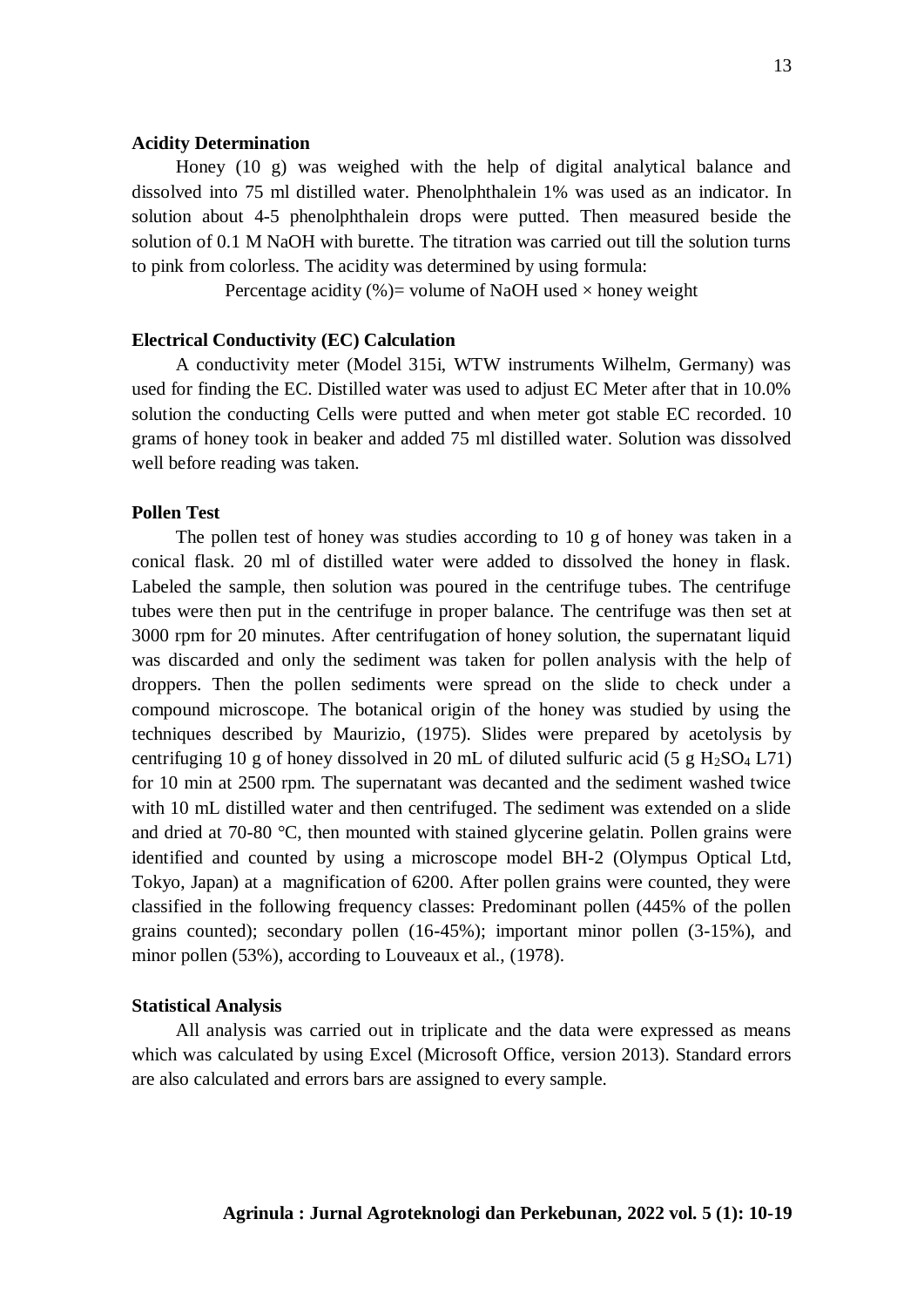## **RESULTS AND DISCUSSION Physicochemical Analysis of Honey**

The results for physicochemical properties of honey samples collected from Islamabad and Mardan hills are given below in the Figure 1. Figure 1A shows the data for moisture content percentage (MC %), in MC % many factors which includes floral season, degree of maturity and ecological factors determines the moisture contents of honey. Maximum moisture content of honey sample is obtained from Islamabad as 21.9% and it ranges from (19.2-21.9%) while for minimum moisture content is obtained from Mardan as 17% and it ranges from (17-20.9%). According to honey standards set by the Pakistan Standard and Quality Control Authority (PSQCA) and codex, the moisture content of the study area's honey falls under the Grade 'A' category. Density tells us about the glucose contents present in honey at commercial scale. Honey samples with high density have great contents of glucose. In current experiment high density was recorded in Mardan samples and the overall range for density of 6 samples for both regions varies from (1.23-146 kg/l) as show in Figure 1B. Total sugars percentage range from (76.2-78.6%) for samples of both region as show in Figure 1C. pH is an important parameter during extraction and preservation of honey as it raises the shelf life, quality and reliability of honey. pH of different samples obtained from Islamabad and Mardan was given in Figure 1D. Maximum and minimum pH is obtained from honey samples of Mardan as it ranges from (3.72-6.61) while Islamabad honey samples pH range varies from (3.80-5.24). Islamabad honey samples is more acidic in nature as compared to samples of Mardan. pH of honey samples from Islamabad and Mardan lies under the standard category of PSQCA and Codex as given in Table 1. For honey electrical conductivity (EC) depends upon on mineral contents, inorganic ions, organic acids contents and also some sugar complexes and varies with botanical origin. EC is used for detection of quality and purity of honey. For the current sampling of honey EC is shown Figure 1E. Range of EC for honey samples for both regions have a significant difference and it have range from  $(0.1-1.1)$  mS cm<sup>-1</sup>.

| Physiochemical parameter       | <b>PSQCA</b> Standard range    | Codex standard range   |  |
|--------------------------------|--------------------------------|------------------------|--|
| Moisture                       | Not more than 21%              | Not more than 20%      |  |
| Reducing sugars                | Not less than 65%              | Not less than 60%      |  |
| <b>Apparent Sucrose</b>        | Not more than 5%               | Not more than 5%       |  |
| pH                             | $3.0 - 6.40$                   | $3.0 - 6.40$           |  |
| Acidity                        | Lesser from 40 Meq/kg          | Lesser from 50 Meq/kg  |  |
| <b>Electrical Conductivity</b> | Lesser from 0.8 Ms/cm          | Lesser from 0.8 Ms/cm  |  |
| <b>HMF</b>                     | Lesser from $80 \text{ Mg/kg}$ | Lesser from $40$ Mg/kg |  |
| Diastase (after blending and   | Must not be greater from       | Must not be greater    |  |
| processing)                    | 3 Shade Units                  | from 8 Shade Units     |  |
| Ash                            | Lesser from $0.6\%$            | Not more than 0.6%     |  |
| Water insoluble solid contents | Not more than $0.1\%$          | Not more than $0.1\%$  |  |

Table 1. Physiochemical properties of honey with PSQCA and CODEX Standard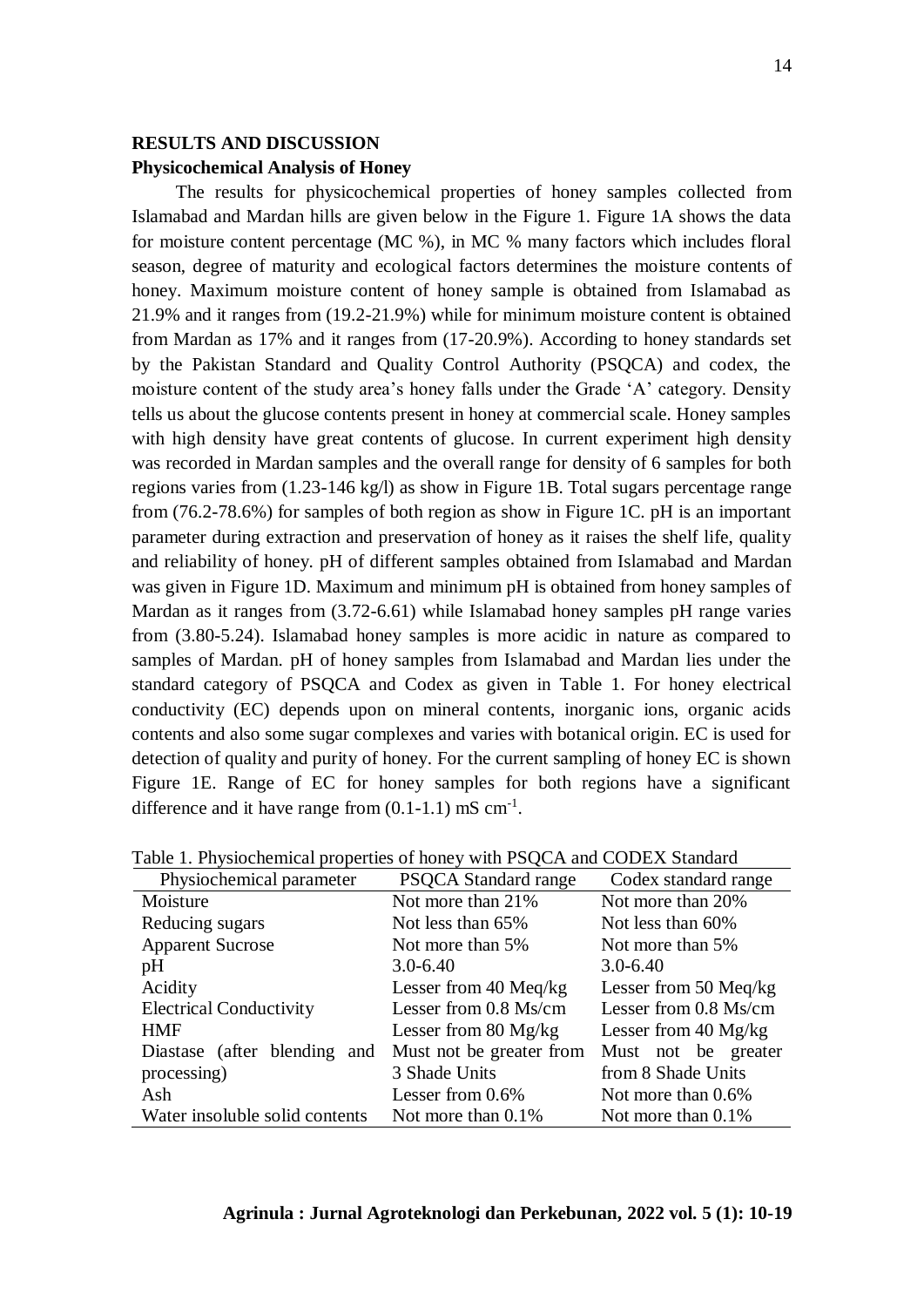

Figure 1. Physiochemical properties of honey bees samples collected from Islamabad and Mardan, A= moisture percentage; B= density percentage;  $C=$  total sugars percentage;  $D=$  pH;  $E=$  electrical conductivity;  $F=$  acidity.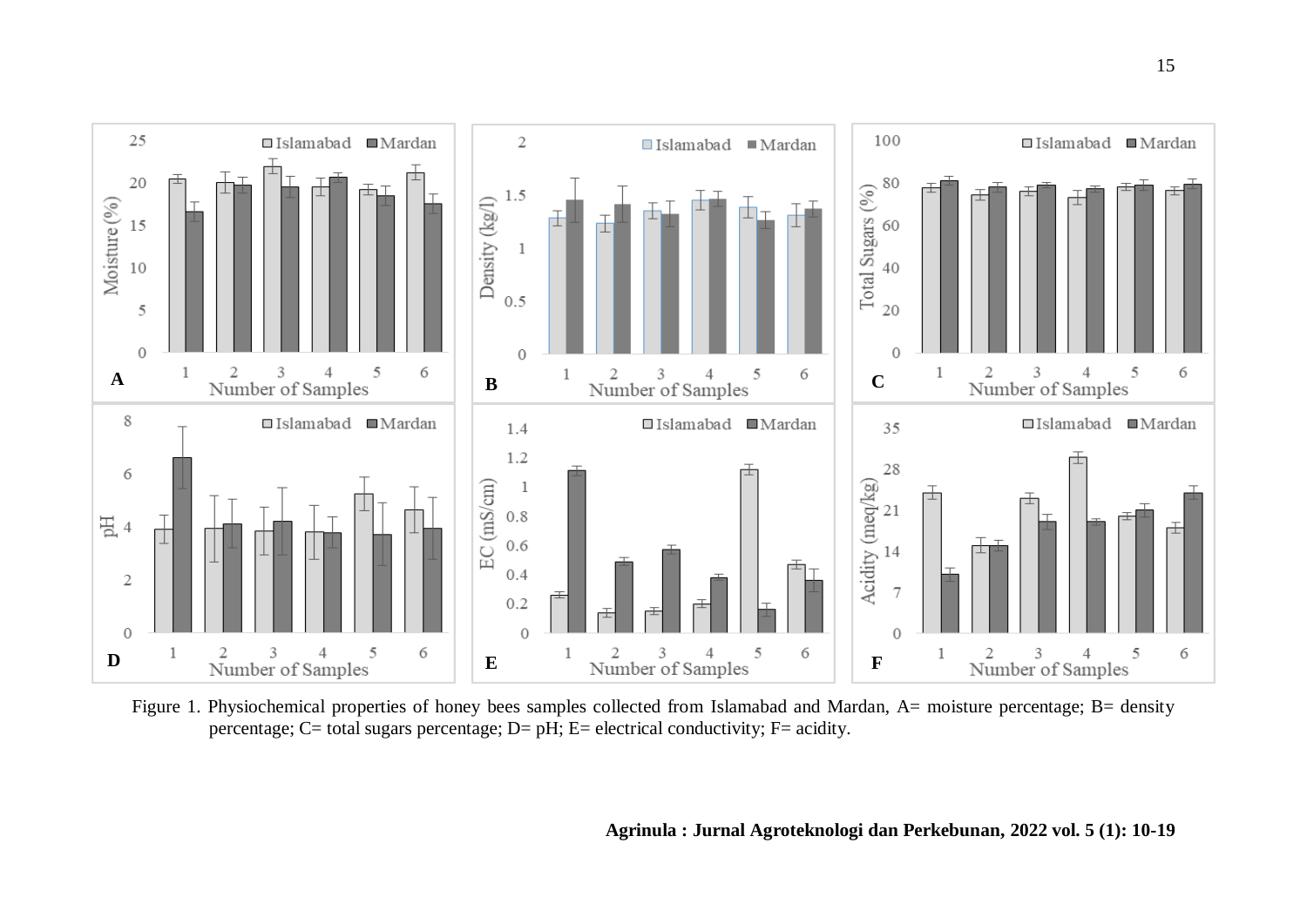There are few samples which are out from the PSQCA and Codex standard from our samples. Due to occurrence of inorganic ions and organic acids, honey is acidic in nature regardless of its origin. Acidity is valuable standard for assessment of honey fermentation and authentication of unifloral honeys. Acidity (meq/kg) for current experimentation is given in Figure 1F, Samples of Islamabad have range of acidity from 15 to 30 meq/kg and Mardan samples have range from 10 to 24 meq/kg. Hence it shows that samples of Islamabad have more organic contents in it and acidic in their physical properties of taste and according to international standards our samples lies in group A for PSQCA and Codex as given in Table 1.

## **Pollen Test**

The pollen of all samples were from medium to high except for one sample S-6 Mardan which showed no pollens. Pollen analysis revealed that some honeys had single flora as primary flora (Uni-floral) such as Sider, Acacia, while most of the samples showed mixed flora. Mardan Sider honey (S-1) sample showed good pollen density.

|                | Pollen                |                  | Pollen density |        |
|----------------|-----------------------|------------------|----------------|--------|
|                | Islamabad             | Mardan           | Islamabad      | Mardan |
| S <sub>1</sub> | Multi floral          | Sider            | High           | Medium |
| S <sub>2</sub> | Multi floral          | Multi-flora      | Medium         | Medium |
| S <sub>3</sub> | Multi floral          | $Accia + Granda$ | High           | Medium |
| S <sub>4</sub> | Brassica, Wild flower | Acacia           | Medium         | High   |
| S <sub>5</sub> | Sider                 | Acacia           | Low            | High   |
| S <sub>6</sub> | Accacia, Granda       | No pollen        | Medium         | None   |

Table 2. Classification of pollen and pollen density for the studies samples of Islamabad and Mardan

### **Discussion**

Honey composition and quality depends upon various factors such as, weather condition during honey production, composition of nectar, beekeeping practices and handling method during honey extraction and storage. For moisture content percentage our results are supported by the findings of Kumar et al., (2018); Al-Ghamdi et al., (2019) who reported that 18.35-22.1% and 18.50-20.2% water content in different honey samples and these are according to the standards of international organizations. Electrical conductivity (EC) belongs to mobility of electron and is linked with the presence of mineral salt, organic acid and protein levels in honey samples. Kaškonienė et al., (2010) reported that in many regions of "Lithuania" reported EC in floral honeys with range of  $0.34$  and  $0.89$  mS cm<sup>-1</sup>. High mineral contents in honey give us high amount of EC as reported by Alissandrakis et al., (2011). pH and acidity of honey depends upon the presence of organic acids specially gluconic acid as equal to lactones, esters and other chlorides and phosphates (Lanjwani, 2020). Our samples showed presence of organic acids and there range matches and supported by the results of Kinoo et al., (2012). Andrade et al., (1997) reported that composition of honey sugar totally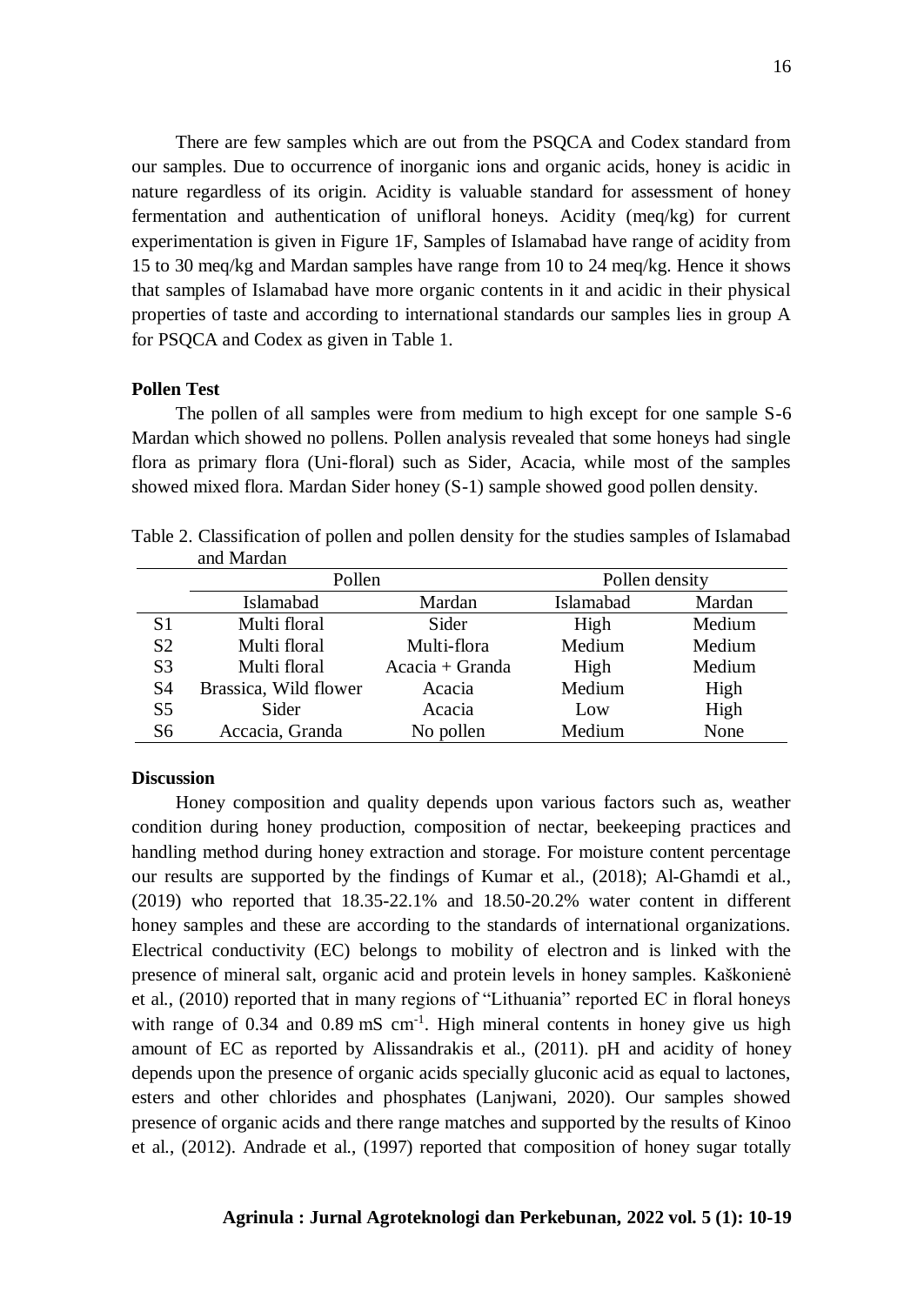depends upon with the floral and its region of origin. Our honey samples have different origins and also have multiple floral sources as give in Table 2.

### **CONCLUSION**

The current study revealed that Pakistan, with its highly rich plant flora in hilly areas, is also rich in terms of honey diversity for both Islamabad and Mardan regions. Several types of honey of monofloral origin were compared in this study in addition to multifloral honeys, which investigate the physical and chemical characteristics and the results concluded that honey samples are according with PSQCA and codex standards.

#### **REFERENCES**

- Al-Ghamdi, A., Mohammed, S. E. A., Ansari, M. J., & Adgaba, N. (2019). Comparison of physicochemical properties and effects of heating regimes on stored Apis mellifera and Apis florea honey. *Saudi Journal of Biological Sciences*, *26*(4), 845- 848. https://doi.org/10.1016/j.sjbs.2017.06.002.
- Alissandrakis, E., Tarantilis, P. A., Pappas, C., Harizanis, P. C., & Polissiou, M. (2011). Investigation of organic extractives from unifloral chestnut (*Castanea sativa* L.) and eucalyptus (*Eucalyptus globulus* Labill.) honeys and flowers to identification of botanical marker compounds. *LWT-Food Science and Technology*, *44*(4), 1042- 1051. https://doi.org/10.1016/j.lwt.2010.10.002.
- Al-Waili, N. S. (2003). Effects of daily consumption of honey solution on hematological indices and blood levels of minerals and enzymes in normal individuals. *Journal of Medicinal Food*, *6*(2), 135-140. https://doi.org/10.1089/109662003322233549.
- Andrade, P., Ferreres, F., & Amaral, M. T. (1997). Analysis of honey phenolic acids by HPLC, its application to honey botanical characterization. *Journal of Liquid Chromatography & Related Technologies*, *20*(14), 2281-2288. https://doi.org/10.1080/10826079708006563.
- Bettelheim, F. A., & Landesberg, J. M. (2012). *Laboratory experiments for introduction to general, organic and biochemistry*. Cengage Learning, United States.
- Bogdanov, S., Lüllmann, C., Martin, P., von der Ohe, W., Russmann, H., Vorwohl, G., Oddo, L. P., Sabatini, A., Marcazzan, G. L., Piro, R., Flamini, C., Morlot, M., [Lhéritier,](https://www.tandfonline.com/author/Lh%C3%A9ritier%2C+Joel) J., Borneck, R., Marioleas, P., Tsigouri, A., Kerkvliet, J., Ortiz, A., Ivanov, T., D'Arcy, B., Mossel, B., & Vit, P. (1999). Honey quality and international regulatory standards: review by the International Honey Commission. *Bee World*, *80*(2), 61-69. https://doi.org/10.1080/0005772X.1999.11099428.
- Decourtye, A., Alaux, C., Le Conte, Y., & Henry, M. (2019). Toward the protection of bees and pollination under global change: present and future perspectives in a challenging applied science. *Current Opinion in Insect Science*, *35*, 123-131. https://doi.org/10.1016/j.cois.2019.07.008.
- Gobessa, S., Seifu, E., & Bezabih, A. (2012). Physicochemical properties of honey produced in the Homesha district of Western Ethiopia. *Journal of Apicultural Science*, *56*(1), 33-40. https://doi.org/10.2478/v10289-012-0004-z.
- Guler, A., Bakan, A., Nisbet, C., & Yavuz, O. (2007). Determination of important biochemical properties of honey to discriminate pure and adulterated honey with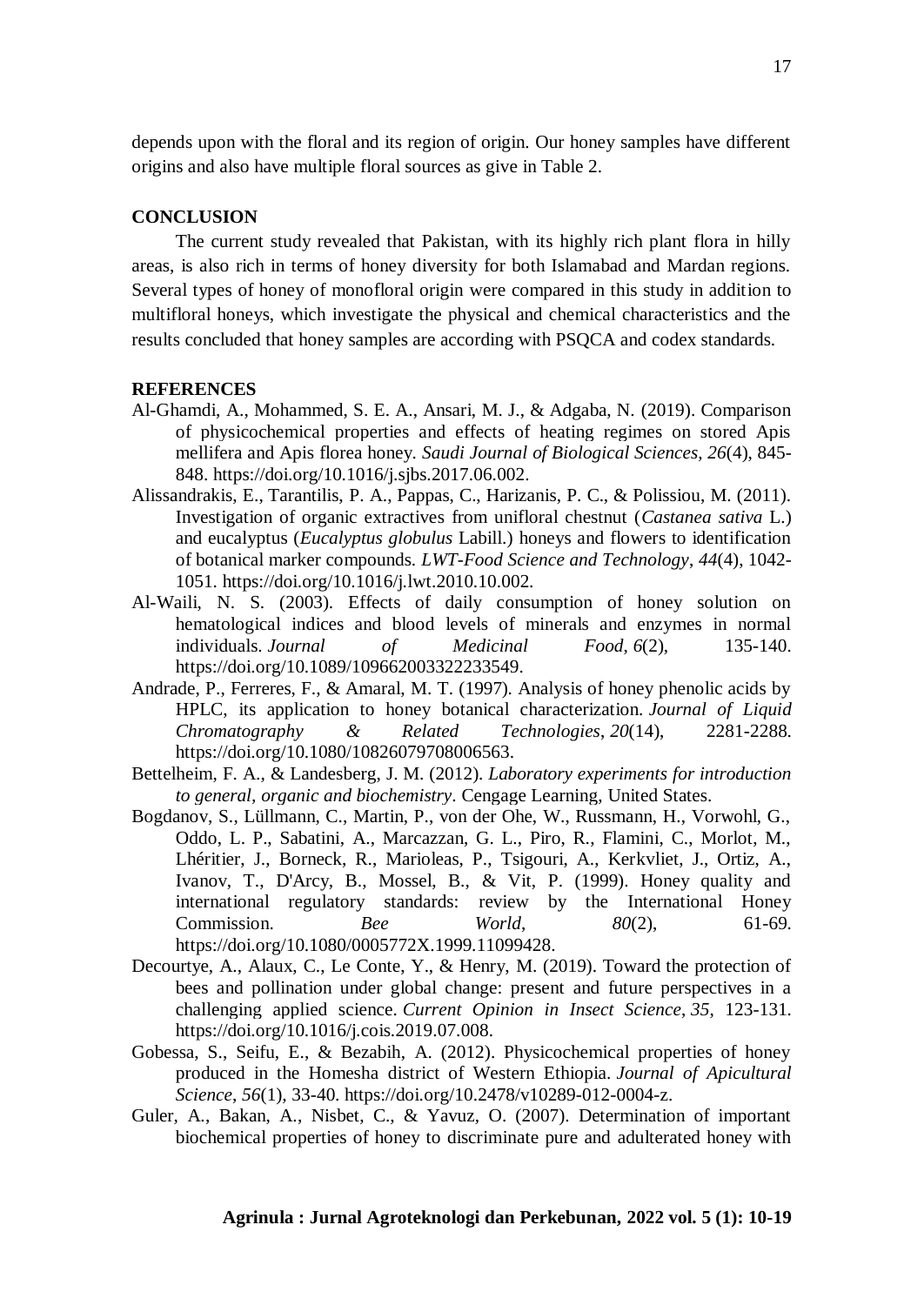sucrose (*Saccharum officinarum* L.) syrup. *Food Chemistry*, *105*(3), 1119-1125. https://doi.org/10.1016/j.foodchem.2007.02.024.

- Howes, F. N. (2013). *Plants and beekeeping-an account of those plants, wild and cultivated, of value to the hive bee, and for honey production in the british isles*. Read Books Ltd.
- Kahraman, T., Buyukunal, S. K., Vural, A., & Altunatmaz, S. S. (2010). Physicochemical properties in honey from different regions of Turkey. *Food Chemistry*, *123*(1), 41-44. https://doi.org/10.1016/j.foodchem.2010.03.123.
- Kampmeier, G. E., & Irwin, M. E. (2009). Commercialization of insects and their products. In *Encyclopedia of Insects* (pp. 220-227). Academic Press.
- Kaškonienė, V., Venskutonis, P. R., & Čeksterytė, V. (2010). Carbohydrate composition and electrical conductivity of different origin honeys from Lithuania. *LWT-Food Science and Technology*, *43*(5), 801-807. https://doi.org/10.1016/j.lwt.2010.01.007.
- Kinoo, M. S., Mahomoodally, M. F., & Puchooa, D. (2012). Anti-microbial and physico-chemical properties of processed and raw honeys of Mauritius. *Advances in Infectious Diseases 2*(2), 1-12. http://dx.doi.org/10.4236/aid.2012.22005.
- Kumar, A., Gill, J. P. S., Bedi, J. S., Manav, M., Ansari, M. J., & Walia, G. S. (2018). Sensorial and physicochemical analysis of Indian honeys for assessment of quality and floral origins. *Food Research International*, *108*, 571-583. https://doi.org/10.1016/j.foodres.2018.04.005.
- Lanjwani, M. F. (2020). Investigation of antioxidant activity and physicochemical properties of local and branded honeys in Sindh, Pakistan. *Sustainable Chemical Engineering*, *1*(1), 43-50. https://doi.org/10.37256/sce.11202079.43-50.
- Louveaux, J., Maurizio, A., & Vorwohl, G. (1978). Methods of melissopalynology. *Bee World*, *59*(4), 139-157. https://doi.org/10.1080/0005772X.1978.11097714.
- Maurizio, A. (1975). Microscopy of honey. In: *Honey: A Comprehensive Survey* (Ed. E. Crane). Heinemann, London, pp. 240–257.
- Miele, N. A., Cabisidan, E. K., Plaza, A. G., Masi, P., Cavella, S., & Di Monaco, R. (2017). Carbohydrate sweetener reduction in beverages through the use of high potency sweeteners: Trends and new perspectives from a sensory point of view. *Trends in Food Science & Technology*, *64*, 87-93. https://doi.org/10.1016/j.tifs.2017.04.010.
- Mohammed, G. A., Makinta, A., Yawuri, B. B., Bassey, E. E., Haroun, F., Marte, U. M., Idris, K. K., & Samuel, M. (2017). Survey on traditional beekeeping and honey production in biu and its environs, north–eastern Nigeria. *International Journal of Environmental Protection and Policy*, *5*(6-1), 8-16. https://doi.org/10.11648/j.ijepp.s.2017050601.12.
- Ndife, J., Abioye, L., & Dandago, M. (2014). Quality assessment of Nigerian honey sourced from different floral locations. *Nigerian Food Journal*, *32*(2), 48-55. https://doi.org/10.1016/S0189-7241(15)30117-X.
- Noor, M. J., Khan, M. A., & Camphor, E. S. (2009). Palynological analysis of pollen loads from pollen sources of honeybees in Islamabad, Pakistan. *Pakistan Journal of Botany*, *41*(2), 495-501.
- Payne, C. L., & Van Itterbeeck, J. (2017). Ecosystem services from edible insects in agricultural systems: A review. *Insects*, *8*(1), 24. https://doi.org/10.3390/insects8010024.